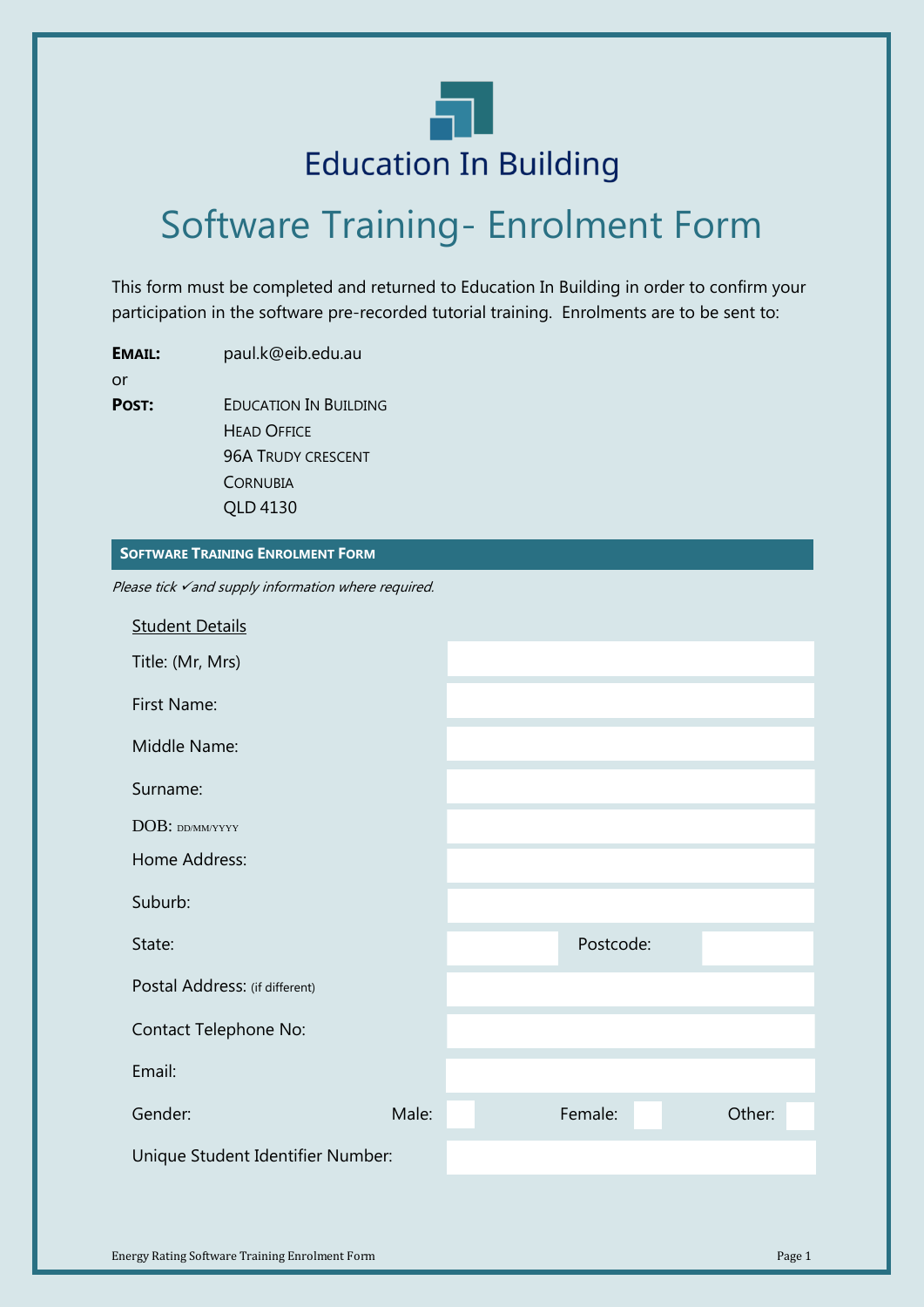#### **COURSE BEING ENROLLED IN**

This enrollment is for **Pre Recorded tutorial** energy rating software training.

This training is delivered by way of On-Line pre-recorded tutorials using the EIB Learning Management System and authored by our highly skilled and qualified trainers. During the tutorials, students submit their work progressively for our trainers to assess ensuring that they are on the right track.

| <b>SOFTWARE</b>                                           |                |                   |                   |      |                                         |  |
|-----------------------------------------------------------|----------------|-------------------|-------------------|------|-----------------------------------------|--|
| Please indicate which software you wish to be trained in  |                |                   |                   |      |                                         |  |
| CPPHES4004                                                | AccuRate       |                   | Software training |      | \$2100                                  |  |
| CPPHES4004                                                | <b>BersPro</b> |                   | Software training |      | \$750                                   |  |
| CPPHES4004                                                | FirstRate5     |                   | Software training |      | \$650                                   |  |
| CPPHES5001                                                | <b>BersPro</b> |                   | Complex modelling |      | \$950                                   |  |
| CPPHES5001                                                | FirstRate5     |                   | Complex modelling |      | \$950                                   |  |
| CPPHES5001                                                | <b>HERO</b>    |                   | Complex modelling |      | \$950                                   |  |
| <b>Assessor Accrediting Organisation</b>                  |                |                   |                   |      |                                         |  |
| Please indicate which AAO you are accredited with         |                |                   |                   |      |                                         |  |
| House Energy Raters Association (HERA)                    |                |                   |                   |      |                                         |  |
| Australian Building Sustainability Association (ABSA)     |                |                   |                   |      |                                         |  |
| Design Matters National                                   |                |                   |                   |      |                                         |  |
| Not accredited                                            |                |                   |                   |      |                                         |  |
| <b>PAYMENT METHOD</b>                                     |                |                   |                   |      |                                         |  |
| Please tick $\checkmark$ where required.                  |                |                   |                   |      |                                         |  |
| <b>Direct Deposit</b>                                     |                |                   |                   |      |                                         |  |
| <b>ANZ Bank</b><br>BSB 014227<br>ACC 290278704            |                |                   |                   |      |                                         |  |
| Please attach a copy of the receipt with this order form. |                |                   |                   |      |                                         |  |
| Or                                                        |                |                   |                   |      |                                         |  |
|                                                           |                |                   |                   |      |                                         |  |
| <b>Credit Card</b>                                        |                |                   |                   |      |                                         |  |
| Please charge the COURSE FEE to my:                       |                |                   |                   |      |                                         |  |
| <b>Bankcard</b>                                           |                | <b>MasterCard</b> |                   | Visa |                                         |  |
| Card number                                               |                |                   |                   |      |                                         |  |
| <b>Card Expires</b>                                       |                | $\overline{1}$    | <b>CRV</b>        |      | (last three digits on back of the card) |  |
|                                                           |                |                   |                   |      |                                         |  |
| Name on the card                                          |                |                   |                   |      |                                         |  |
|                                                           |                |                   |                   |      |                                         |  |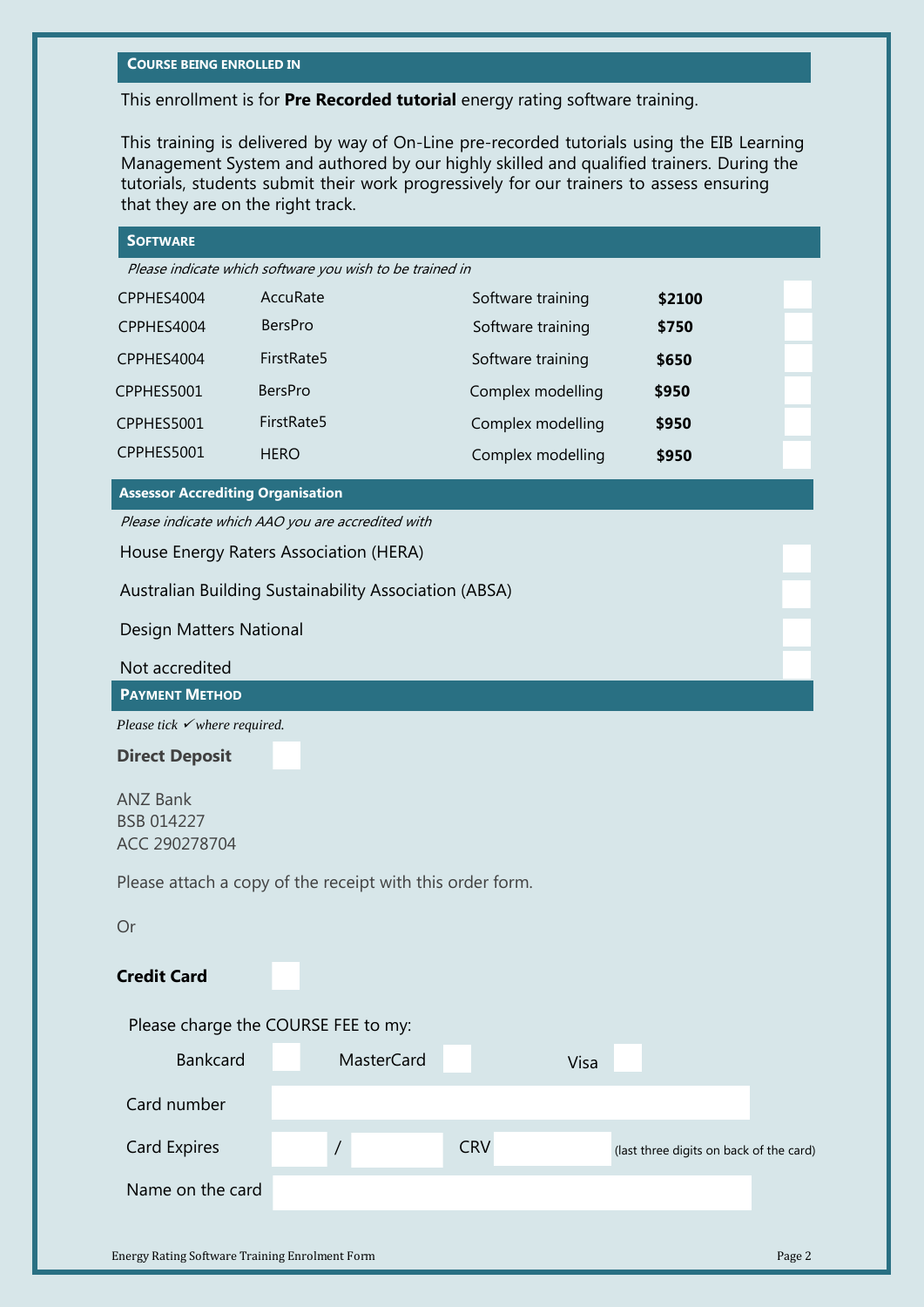### **Certificate IV**

This course is available to participants who have completed or are currently studying CPP41119 Certificate IV in Home Energy Efficiency and Sustainability.

Note: Students aiming to achieve the qualification CPP41119 will need to complete both:

CPPHES4004 – Conduct thermal performance assessments of residential buildings CPPHES5001 – Conduct thermal performance assessments of complex residential buildings

| Yes<br>No<br>Are you currently studying to achieve the qualification CPP41119?                   |  |  |  |  |
|--------------------------------------------------------------------------------------------------|--|--|--|--|
| If yes please indicate you Registered Training organisation                                      |  |  |  |  |
| Transformed                                                                                      |  |  |  |  |
| Wodonga TAFE                                                                                     |  |  |  |  |
| Other                                                                                            |  |  |  |  |
| <b>EMPLOYMENT DETAILS</b>                                                                        |  |  |  |  |
| Please choose one of the following categories that best describes vour current employment status |  |  |  |  |
| Full-time employee                                                                               |  |  |  |  |
| Part-time employee                                                                               |  |  |  |  |
| Self-employed – not employed by others                                                           |  |  |  |  |
| Self-employed – employing others                                                                 |  |  |  |  |
| Employed – unpaid worker in a family business                                                    |  |  |  |  |
| Unemployed - seeking full time work                                                              |  |  |  |  |
| Unemployed - seeking part time work                                                              |  |  |  |  |
| Not employed – not seeking employment                                                            |  |  |  |  |

## **CULTURAL DIVERSITY** & **LANGUAGE**

| Where you born in Australia?                                    | Yes        | <b>No</b> |
|-----------------------------------------------------------------|------------|-----------|
| If no, which country where you born?                            |            |           |
| Are you of Aboriginal Origin?                                   | Yes        | <b>No</b> |
| Are you of Torres Strait Islander Origin?                       | Yes        | <b>No</b> |
| Are you a Permanent Resident of Australia                       | Yes        | <b>No</b> |
| Is English the main language spoken within your home?           | <b>Yes</b> | <b>No</b> |
| If no, please state the main language spoken within<br>the home |            |           |
|                                                                 |            |           |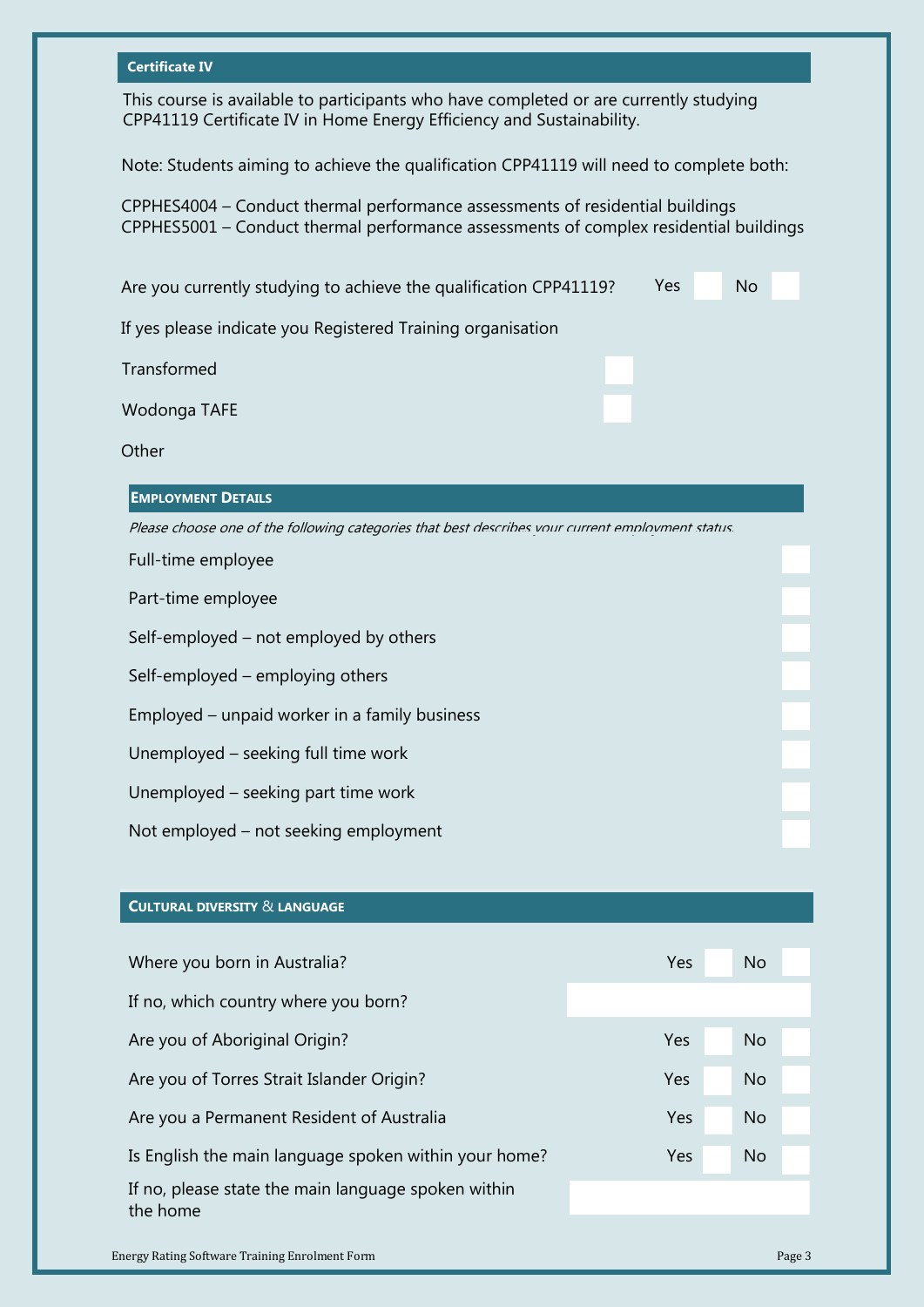| Do you consider yourself to have a permanent disability, impairment or a long-term<br>condition? |                   |  |  |  |
|--------------------------------------------------------------------------------------------------|-------------------|--|--|--|
| Vision                                                                                           |                   |  |  |  |
| Hearing                                                                                          |                   |  |  |  |
| Physical                                                                                         |                   |  |  |  |
| Learning                                                                                         |                   |  |  |  |
| Other                                                                                            |                   |  |  |  |
|                                                                                                  |                   |  |  |  |
| <b>EDUCATION</b>                                                                                 |                   |  |  |  |
| Was your schooling in:                                                                           | Australia         |  |  |  |
|                                                                                                  | Outside Australia |  |  |  |
| If outside of Australia, Name of country                                                         |                   |  |  |  |
| What was the highest completed school level?                                                     |                   |  |  |  |
| Completed Year 12                                                                                |                   |  |  |  |
| Completed Year 11                                                                                |                   |  |  |  |
| Completed Year 10 or below                                                                       |                   |  |  |  |
| Are you still enrolled in secondary or senior secondary education?<br>Yes<br>No                  |                   |  |  |  |
|                                                                                                  |                   |  |  |  |

## **PREVIOUS QUALIFICATIONS ACHIEVED**

Have you successfully completed any of the following Qualifications? (tick any applicable boxes)

| <b>Level Achieved</b>                   | <b>Name of Qualification</b> | <b>Year Achieved</b> |
|-----------------------------------------|------------------------------|----------------------|
| Advanced Diploma or Associate<br>Degree |                              |                      |
| Bachelor Degree or Higher Degree        |                              |                      |
| Diploma or Associate Diploma            |                              |                      |
| Certificate IV                          |                              |                      |
| Certificate III                         |                              |                      |
| Certificate II                          |                              |                      |
| Certificate I                           |                              |                      |